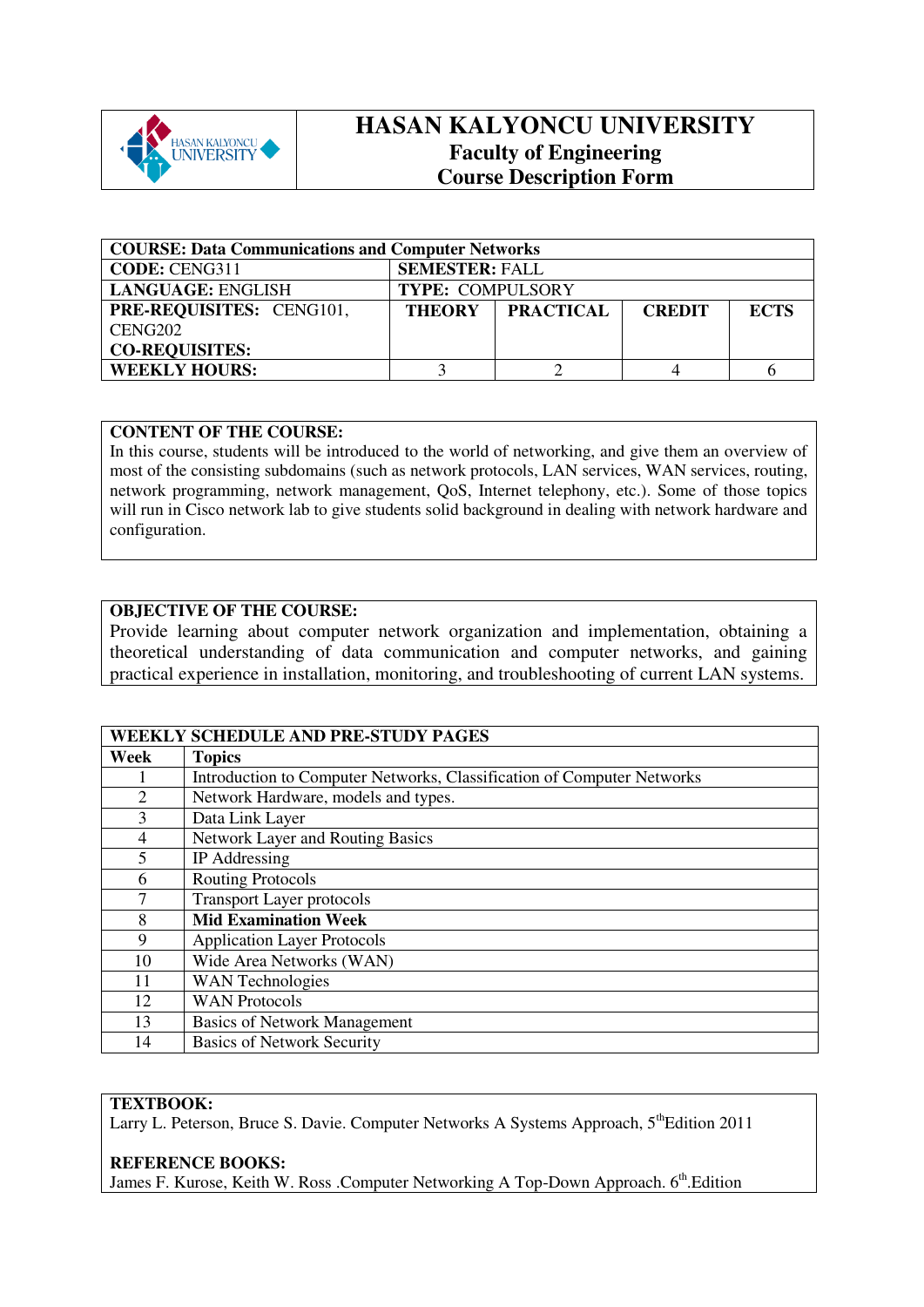A. Tanenbaum and D. Wetherall, Computer Networks,  $5<sup>th</sup>$  edition 2013 William Stallings "Data and Computer Communication" 8<sup>th</sup> Edition, Prentice Hall 2007

| <b>EVALUATION SYSTEM:</b>    |                 |                |  |  |  |  |
|------------------------------|-----------------|----------------|--|--|--|--|
| <b>IN-TERM STUDIES</b>       | <b>QUANTITY</b> | PERCENTAGE (%) |  |  |  |  |
| Midterm Exam                 |                 | 20%            |  |  |  |  |
| Homework                     |                 | 10%            |  |  |  |  |
| Laboratory works             | 13              | 30%            |  |  |  |  |
| Quiz                         | ↑               | 10%            |  |  |  |  |
| Final Exam                   |                 | 30%            |  |  |  |  |
| <b>TOTAL</b>                 | 18              | $100\%$        |  |  |  |  |
| <b>CONTRIBUTION OF</b>       |                 |                |  |  |  |  |
| <b>INTERM STUDIES TO</b>     | 17              | 70%            |  |  |  |  |
| <b>OVERALL GRADE</b>         |                 |                |  |  |  |  |
| <b>CONTRIBUTION OF FINAL</b> |                 |                |  |  |  |  |
| <b>EXAMINATION TO</b>        |                 | 30%            |  |  |  |  |
| <b>OVERALL GRADE</b>         |                 |                |  |  |  |  |
| <b>TOTAL</b>                 | 18              | 100%           |  |  |  |  |

| <b>COURSE CATEGORY:</b>        | PERCENTAGE (%) |
|--------------------------------|----------------|
| Mathematics and Basic Sciences | 30%            |
| Engineering                    | 50%            |
| <b>Engineering Design</b>      | 10%            |
| Social Sciences                | 10%            |

| <b>TABLE OF ECTS / WORKLOAD:</b>                           |                 |                             |                          |  |  |
|------------------------------------------------------------|-----------------|-----------------------------|--------------------------|--|--|
| <b>Activities</b>                                          | <b>QUANTITY</b> | <b>Duration</b><br>(Hour)   | <b>Total</b><br>Workload |  |  |
| <b>Course Duration</b>                                     | 13              |                             | 39                       |  |  |
| Hours for off-the-classroom study (Pre-study,<br>practice) | 14              | 6                           | 98                       |  |  |
| Laboratory works                                           | 13              | $\mathcal{D}_{\mathcal{A}}$ | 26                       |  |  |
| Mid-term                                                   |                 | 2                           | $\overline{2}$           |  |  |
| Final examination                                          |                 | $\mathcal{D}$               | $\overline{2}$           |  |  |
| Homework                                                   |                 | 3                           | 3                        |  |  |
| Quiz                                                       | $\overline{c}$  | 0.5                         |                          |  |  |
| <b>Total Work Load</b>                                     |                 |                             | 171                      |  |  |
| <b>Total Work Load / 30</b>                                |                 |                             | 5.7                      |  |  |
| <b>ECTS Credit of the Course</b>                           |                 |                             | 6                        |  |  |

|                 | PO <sub>1</sub>                                | PO <sub>2</sub> | PO <sub>3</sub> | PO <sub>4</sub> | <b>PO5</b> | <b>PO6</b> | PO <sub>7</sub> | PO <sub>8</sub> | PO <sub>9</sub> | <b>PO10</b> | PO11 |
|-----------------|------------------------------------------------|-----------------|-----------------|-----------------|------------|------------|-----------------|-----------------|-----------------|-------------|------|
| LO1             |                                                |                 |                 |                 |            |            |                 |                 |                 |             |      |
| LO2             |                                                |                 |                 |                 |            |            |                 |                 |                 |             |      |
| LO <sub>3</sub> |                                                |                 |                 |                 |            |            |                 |                 |                 |             |      |
| LO <sub>4</sub> |                                                |                 |                 |                 |            |            |                 |                 |                 |             |      |
| LO <sub>5</sub> |                                                |                 |                 |                 |            |            |                 |                 |                 |             |      |
|                 | PO: Program Outcomes   LO: Learning Outcomes   |                 |                 |                 |            |            |                 |                 |                 |             |      |
|                 | Values: 0: None   1: Low   2: Medium   3: High |                 |                 |                 |            |            |                 |                 |                 |             |      |